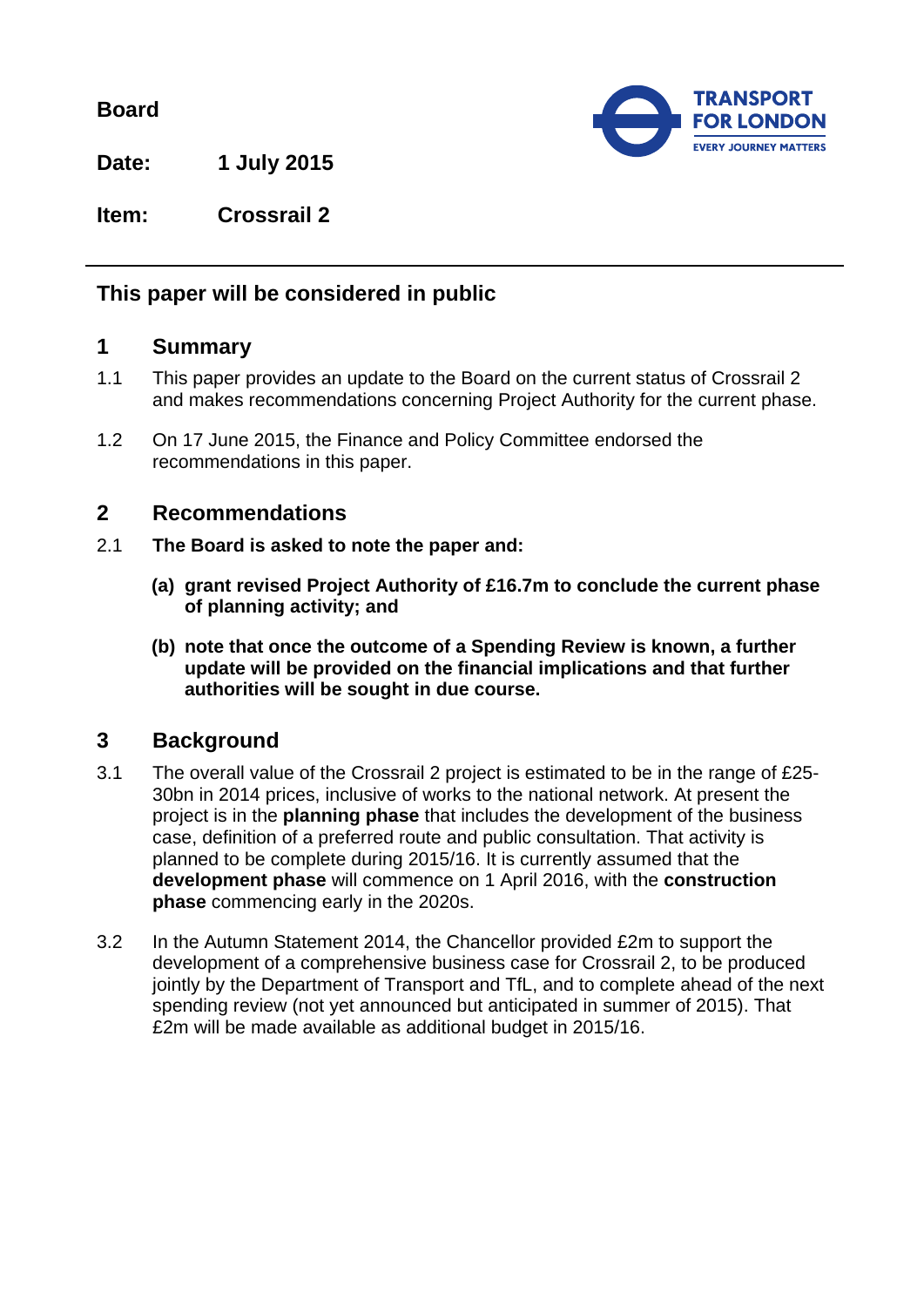3.3 The current TfL budget provision for Crossrail 2 is set out in table 1.

| E000s                       | 2014/15 | 2015/16 | 2016/17 | 2017/18 | Total  |
|-----------------------------|---------|---------|---------|---------|--------|
| TFL Business Plan (2014/15) | 3,430   | 11,289  | 22,500  | 5,000   | 42,219 |
| Additional DfT funding      |         | 2,000   |         |         | 2,000  |
| Totall                      | 3.430   | 13.289  | 22.500  | 5.000   | 44,219 |
| Cumulative total            | 3,430   | 16,719  | 39.219  | 44.219  |        |

| able |
|------|
|------|

- 3.4 On 1 February 2015, the Crossrail 2 directorate was established. The immediate objectives of the directorate are to:
	- (a) secure an update of the safeguarded route by the Secretary of State for Transport (achieved 24 March 2015) and maintain the safeguarding thereafter;
	- (b) prepare a joint Business Case, with the DfT, in order to inform the anticipated Spending Review;
	- (c) develop the scheme in preparation for a public consultation in the autumn;
	- (d) plan for the development phase; and
	- (e) promote the strategic case and manage stakeholder relations.
- 3.5 During 2014/15, costs of £3.35m were incurred against the budget of £3.43m of which safeguarding comprised approximately £1.9m and Business Case Development approximately £1.45m.
- 3.6 The forecast expenditure for 2015/16 is summarised in table 2 and is in line with the current Business Plan and Financial Authority. That forecast contains limited provision for further development of the design beyond the autumn consultation or to mobilise for the development phase, required in the event of a positive commitment at a Spending Review.

| Forecast 2015/16                   | Em   |
|------------------------------------|------|
|                                    |      |
| Safeguarding                       | 03   |
| Preparation of Joint Business Case | 26   |
| Scheme Development                 | 4.2  |
| Stakeholder Consultation           | 11   |
| Staff                              | 24   |
| Accommodation                      | 0.2  |
| Contingency at 5%                  | 0.5  |
|                                    | 11 3 |
|                                    |      |

3.7 Consistent with the approach applied to Crossrail, it is proposed that Crossrail 2 is considered as a single project but that authority is sought incrementally as it passes through the phases. Financial Authority is in place through the provisions made in the TfL budget and business plan, subject to expenditure remaining within the allocated budget.